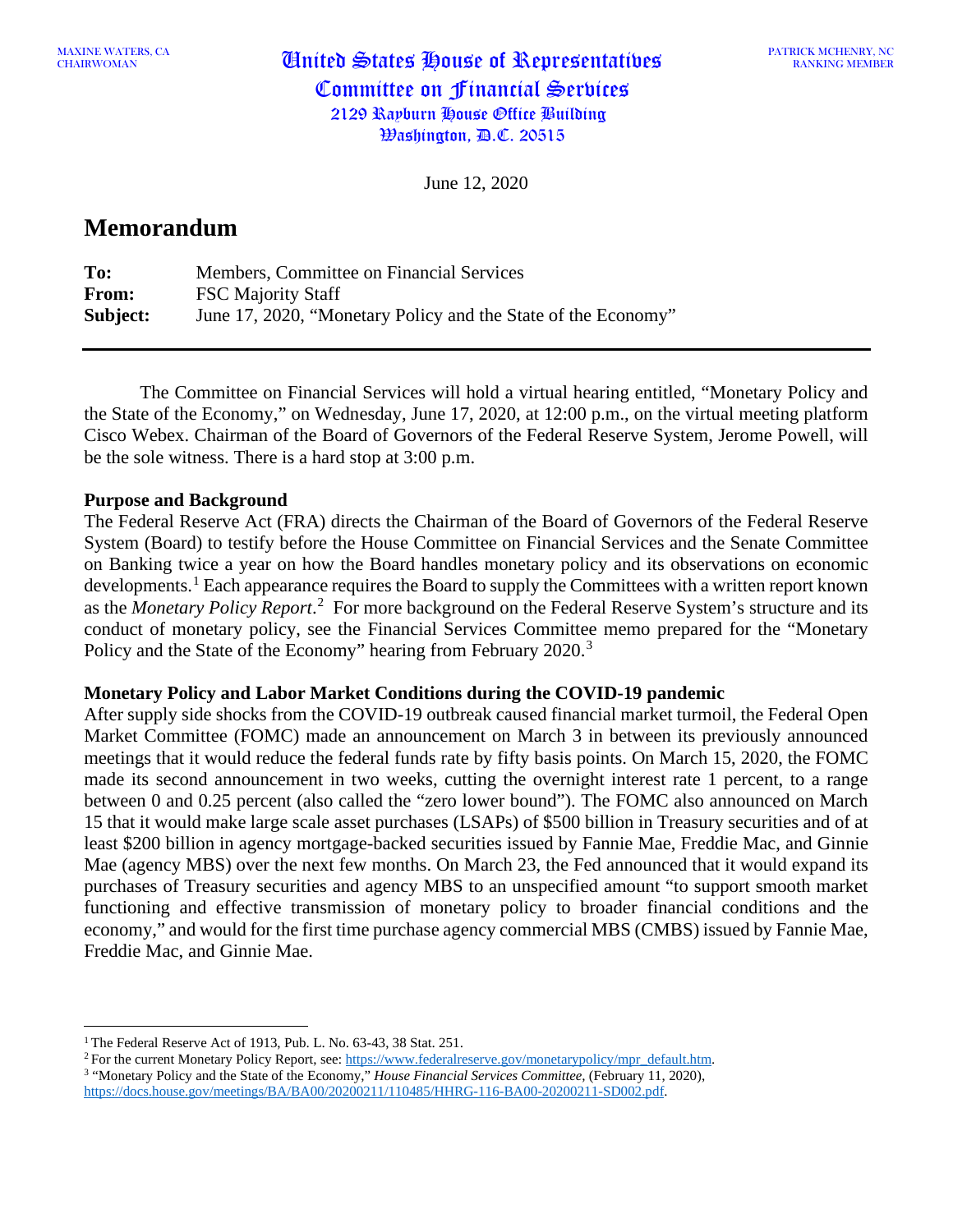The immediate impact of COVID-19 on the economy has been severe; in April, the Bureau of Labor Statistics (BLS) published the worst jobs report in its recorded history, with 20.5 million jobs lost, wiping out more than a decade of job growth from the Great Recession in a single month. [4](#page-1-0) In an April 29 press conference, Chair Powell acknowledged the disproportionate impact of the employment situation on communities of color, saying, "[Only two months ago,] we were hearing from minority—low- and moderate-income and minority communities that this was the best labor market they'd seen in their lifetime. All the data supported that as well. And it is heartbreaking, frankly, to see that all threatened now." Powell has also emphasized numerous times that the long-term outlook of the economy will depend on the success of efforts to contain the virus<sup>[5](#page-1-1)</sup>, stressing that "a full recovery is unlikely to occur until people are confident that it is safe to reengage in a broad range of activities."[6](#page-1-2) Many states and cities have begun allowing businesses to re-open, but the spread of the virus is not yet contained; 14 states and Puerto Rico saw their highest seven-day average of reported new cases during the first week of June.<sup>[7](#page-1-3)</sup> The BLS' May jobs report showed that millions of temporarily laid-off workers had been re-hired, although permanent job losses increased.<sup>[8](#page-1-4)</sup> Powell tempered optimism about the report, noting that unemployment remains "historically high," that the topline 13.3% unemployment rate " likely understates the extent of unemployment," and "the rise in joblessness has been especially severe for lower-wage workers, for women, and for African Americans and Hispanics."<sup>[9](#page-1-5)</sup>

## **Emergency Lending Prior to the Coronavirus Aid, Relief, and Economic Security (CARES) Act**

During the 2008 financial crisis, the Federal Reserve used "emergency lending" authorities granted to it under Section 13(3) of the Federal Reserve Act to rescue AIG and finance JP Morgan's purchase of Bear Stearns. Through the Dodd-Frank Wall Street Reform and Consumer Protection Act, Congress restricted the use of this authority to prohibit lending to insolvent institutions, and also required that emergency lending facilities that are broadly available to institutions, which the Fed interprets to mean that at least five institutions are eligible.<sup>[10](#page-1-6)</sup> The Secretary of the Treasury must also approve the establishment of any 13(3) facility.[11](#page-1-7) On March 17, 2020 the Fed began setting up a wide range of facilities utilizing their Section 13(3) lending powers aimed at addressing severe liquidity constraints in financial markets.

Commercial Paper Funding Facility (CPFF): On March 17, the Fed announced the establishment of a CPFF to increase liquidity in the short-term commercial paper market.<sup>[12](#page-1-8)</sup> The commercial paper market is widely utilized by businesses to meet immediate needs like payroll. The Treasury Department provided credit protection using \$10 billion from the Exchange Stabilization Fund (ESF).

<span id="page-1-0"></span><sup>4</sup> "How Bad is Unemployment? Literally Off the Charts," *New York Times,* (May 8, 2020),

[https://www.nytimes.com/interactive/2020/05/08/business/economy/april-jobs-report.html.](https://www.nytimes.com/interactive/2020/05/08/business/economy/april-jobs-report.html)

<span id="page-1-1"></span><sup>5</sup> "Transcript of FOMC Press Conference," *Board of Governors of the Federal Reserve System,* (April 29, 2020),

<https://www.federalreserve.gov/mediacenter/files/FOMCpresconf20200429.pdf>

<span id="page-1-2"></span><sup>6</sup> "Transcript of FOMC Press Conference," *Board of Governors of the Federal Reserve System,* (June 10, 2020), <https://www.federalreserve.gov/mediacenter/files/FOMCpresconf20200610.pdf>

<span id="page-1-3"></span><sup>7</sup> "14 states and Puerto Rico hit highest seven-day average of new coronavirus infections," *Washington Post,* (June 8, 2020),

[https://www.washingtonpost.com/health/2020/06/08/14-states-puerto-rico-hit-their-highest-seven-day-average-new-covid-19-infections](https://www.washingtonpost.com/health/2020/06/08/14-states-puerto-rico-hit-their-highest-seven-day-average-new-covid-19-infections-since-june/)[since-june/](https://www.washingtonpost.com/health/2020/06/08/14-states-puerto-rico-hit-their-highest-seven-day-average-new-covid-19-infections-since-june/)

<span id="page-1-4"></span><sup>8</sup> "What to Make of the Rebound in the U.S. Jobs Report," *New York Times,* (June 5, 2020), <https://www.nytimes.com/2020/06/05/business/economy/jobs-report.html>

<span id="page-1-5"></span><sup>9</sup> "Transcript of FOMC press conference," *Board of Governors of the Federal Reserve System,* (June 10, 2020), <https://www.federalreserve.gov/mediacenter/files/FOMCpresconf20200610.pdf>

<span id="page-1-7"></span><span id="page-1-6"></span><sup>10</sup> "Federal Reserve: Emergency Lending," *Congressional Research Service,* (March 27, 2020)[, https://www.crs.gov/Reports/R44185.](https://www.crs.gov/Reports/R44185)  $11$  Ibid.

<span id="page-1-8"></span><sup>&</sup>lt;sup>12</sup> "Commercial Paper Funding Facility 2020," *Board of Governors of the Federal Reserve System, (March 17, 2020),* <https://www.federalreserve.gov/newsevents/pressreleases/monetary20200317a.htm>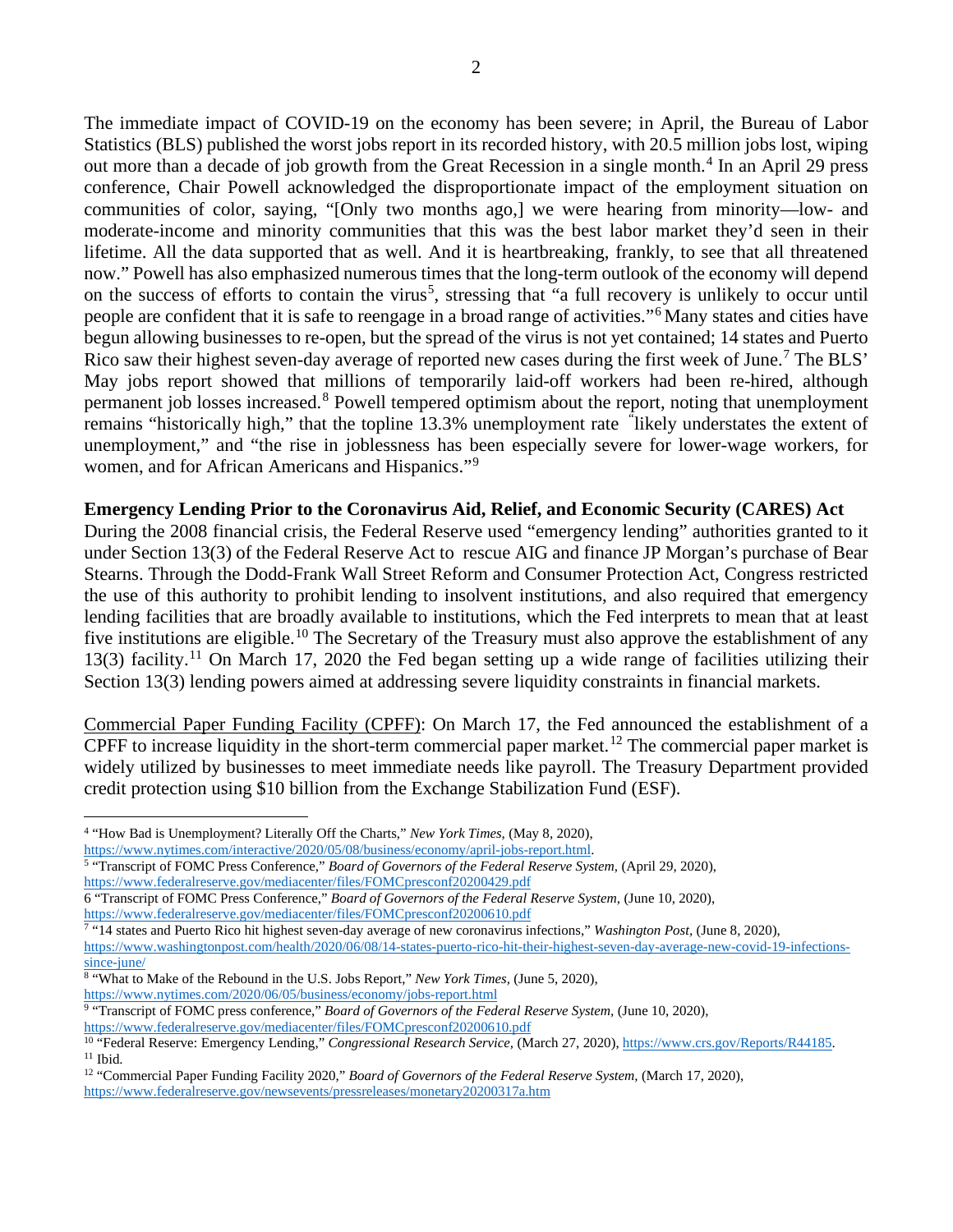Primary Dealer Credit Facility (PDCF): On March 18, the Fed announced a facility to offer support to the large banks and securities broker-dealers known as primary dealers.<sup>[13](#page-2-0)</sup> To further boost liquidity among primary dealers, the Fed expanded the collateral eligible for open market operations to include corporate debt securities, commercial paper, mortgage-backed securities, and more.

Money Market Mutual Fund Liquidity Facility (MMMLF): On March 18, the Fed announced the creation of the MMMLF administered through the Federal Reserve Bank of Boston. The MMMLF lends funds to prime money market funds secured by high-grade collateral, including Treasury securities and top-rated commercial paper, and is shored up through \$10 billion from the ESF.

Term Asset-Backed Securities Loan Facility (TALF): On March 23, the Fed announced the reestablishment of the TALF. The TALF supports the asset-backed securities (ABS) market by offering up to \$100 billion in liquidity for investment-grade collateral that includes auto loans, student loans, small business loans, and more, though not consumer loans.<sup>[14](#page-2-1)</sup>

Primary and Secondary Market Corporate Credit Facility (PMCCF/SMCCF): On March 23, the Fed also announced a primary and secondary corporate credit facility, which would will provide liquidity to new and existing corporate bond issuances, so long as the bond issuers are rated BBB- or above and the bonds have a maturity of five years or less.<sup>[15](#page-2-2)</sup> To set up these facilities, the Fed announced it would rely on a combined \$20 billion equity investment from the ESF, subsequently bolstered with a \$75 billion investment in the Coronavirus Aid, Relief, and Economic Security (CARES) Act funds from Treasury. [16](#page-2-3) High levels of corporate debt had been repeatedly flagged by the Fed as a financial stability risk in recent years,[17](#page-2-4) and press reports in March suggested that "record piles of corporate debt" could become "the next coronavirus financial crisis."<sup>[18](#page-2-5)</sup> As of May 12, the SMCCF is operational and has purchased nearly \$1.3 billion in exchange-traded funds and other assets.<sup>[19](#page-2-6)</sup> The PMCCF has not yet purchased any bonds, but the knowledge that it will serve as a backstop has given investors' confidence even during a severe recession, unfreezing corporate debt markets and boosting financial markets. <sup>[20](#page-2-7)</sup> The likelihood that defaults and downgrades could spread risk remains a concern, and the Fed's May 15 financial stability report projected that "corporate default rates were likely to increase sharply, with acute stress in the energy sector."[21](#page-2-8)

<span id="page-2-0"></span><sup>13</sup> "Term Sheet for PDCF," *Federal Reserve Board of Governors*, (March 18, 2020),

[https://www.federalreserve.gov/newsevents/pressreleases/files/monetary20200317b1.pdf.](https://www.federalreserve.gov/newsevents/pressreleases/files/monetary20200317b1.pdf)

<span id="page-2-1"></span><sup>14</sup> "Term Asset-Backed Securities Loan Facility," *Federal Reserve Board of Governors,* (March 23, 2020), [https://www.federalreserve.gov/newsevents/pressreleases/files/monetary20200323b1.pdf.](https://www.federalreserve.gov/newsevents/pressreleases/files/monetary20200323b1.pdf)

<span id="page-2-2"></span><sup>15</sup> "Primary Market Corporate Credit Facility," *Federal Reserve Board of Governors*, (March 23, 2020), [https://www.federalreserve.gov/newsevents/pressreleases/files/monetary20200323b1.pdf.](https://www.federalreserve.gov/newsevents/pressreleases/files/monetary20200323b1.pdf)

<span id="page-2-3"></span><sup>16</sup> "Primary Market Corporate Credit Facility," *Federal Reserve Board of Governors,* (April 9, 2020),

<https://www.federalreserve.gov/newsevents/pressreleases/files/monetary20200409a5.pdf>

<span id="page-2-4"></span><sup>&</sup>lt;sup>17</sup> "Fed Issues More Warnings of High-Risk Corporate Debt," *Bloomberg*, (May 6, 2019)[, https://www.bloomberg.com/news/articles/2019-](https://www.bloomberg.com/news/articles/2019-05-06/fed-issues-more-warnings-on-hazards-of-high-risk-corporate-debt) [05-06/fed-issues-more-warnings-on-hazards-of-high-risk-corporate-debt](https://www.bloomberg.com/news/articles/2019-05-06/fed-issues-more-warnings-on-hazards-of-high-risk-corporate-debt)

<span id="page-2-5"></span><sup>18</sup> "The next coronavirus financial crisis: Record piles of risky debt," *Wall Street Journal,* (March 19, 2020), <https://www.wsj.com/articles/the-next-coronavirus-financial-crisis-record-piles-of-risky-corporate-debt-11584627925>

<span id="page-2-6"></span><sup>19</sup> "Update on Outstanding Lending Facilities Authorized by the Board under Section 13(3) of the Federal Reserve Act," *Board of Governors of the Federal Reserve System,* (May 28, 2020), [https://www.federalreserve.gov/monetarypolicy/files/pmccf-smccf-talf-5-29-](https://www.federalreserve.gov/monetarypolicy/files/pmccf-smccf-talf-5-29-20.pdf#page=2) [20.pdf#page=2](https://www.federalreserve.gov/monetarypolicy/files/pmccf-smccf-talf-5-29-20.pdf#page=2)

<span id="page-2-7"></span><sup>&</sup>lt;sup>20</sup> "Too big to fail: the entire private sector," *New York Times*, (May 19, 2020), <u>https://www.nytimes.com/2020/05/19/business/too-big-to-</u> [fail-wall-street-businesses.html](https://www.nytimes.com/2020/05/19/business/too-big-to-fail-wall-street-businesses.html)

<span id="page-2-8"></span><sup>21</sup> "Financial Stability Report," *Board of Governors of the Federal Reserve System,* (May 15, 2020), <https://www.federalreserve.gov/publications/files/financial-stability-report-20200515.pdf>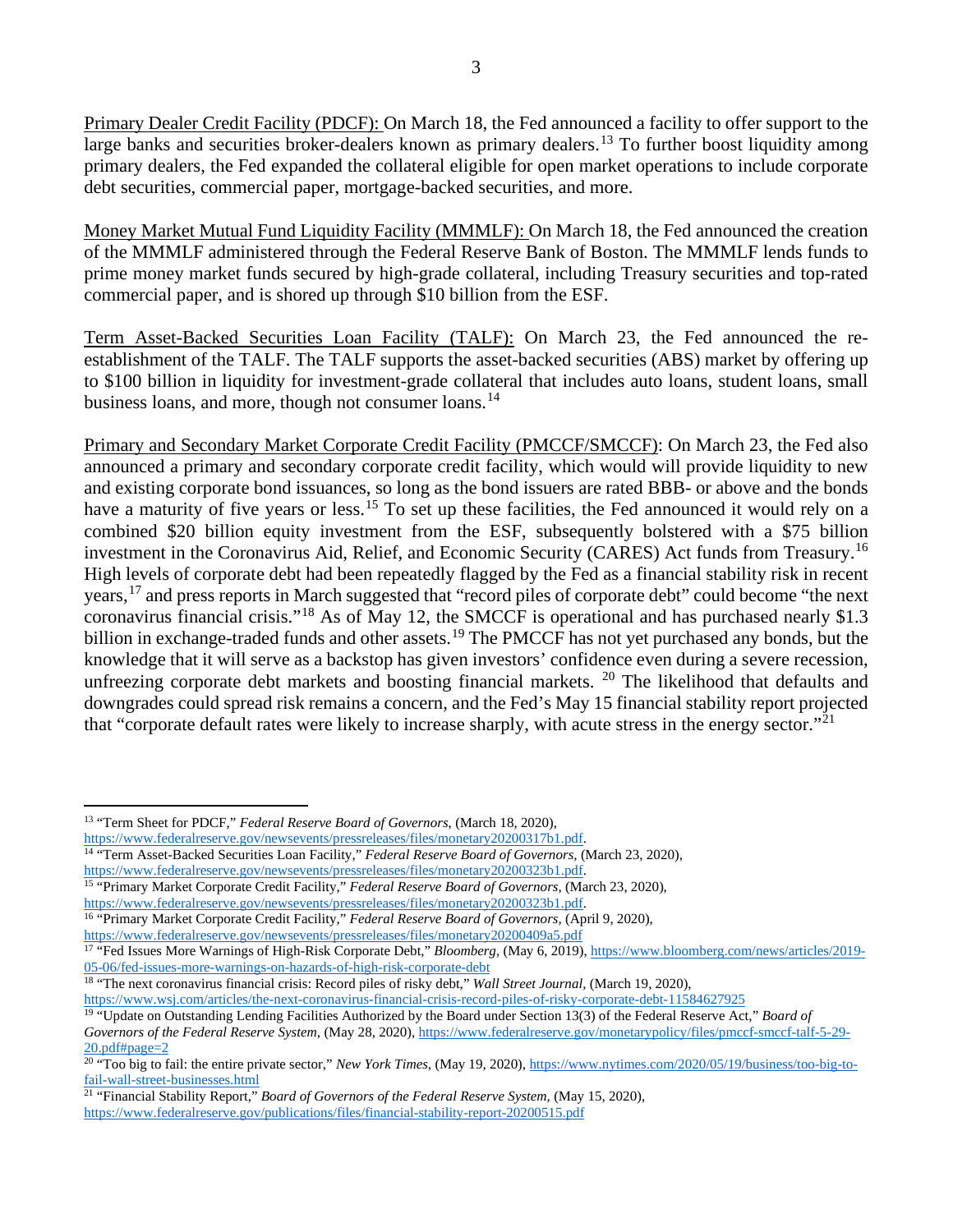# **Emergency Lending Facilities Following the CARES Act**

On March 27, the CARES Act was signed into law. Section 4003 of the CARES Act creates a \$454 billion fund for loans, loans guarantees, and investments through programs and facilities established by the Fed. The CARES Act instructed the Treasury Secretary to work with the Fed to establish facilities supporting state, local, and territorial governments, as well as a facility to support small and mid-sized businesses, as well as non-profit organizations. After the passage of the CARES Act, the Fed announced on April 9 that it would use Section 4003 funds to shore up existing facilities, and create the following new facilities:

Paycheck Protection Program Liquidity Facility (PPPLF): The Federal Reserve established the PPP Liquidity Facility (PPPLF) to provide cash to lenders that post PPP loans as collateral, charging 0.35% for this service. All PPP lenders approved by the Small Business Administration, including all CDFIs and non-depository institution lenders, are now eligible to participate in the PPPLF.

Main Street Lending Program (Main Street or MSLP): The MSLP is designed to support lending to small and medium-sized businesses and is expected to be operational in early June. Treasury will invest \$75 billion in the Main Street program to support up to \$600 billion in lending. Unlike PPP loans, which can be forgiven, MSLP loans are five-year loans with the principal and interest payments deferred for two years. Eligible banks may originate new Main Street loans or use Main Street loans to increase the size of existing business loans. Banks will retain a 5 percent share, selling the remaining 95 percent to the Main Street facility, which will purchase up to \$600 billion of loans. After receiving over 2,000 comments, the Fed announced on April 30 that it would reduce the MSLP's minimum loan size from \$1 million to \$500,000, allow businesses with up to 15,000 employees and \$5 billion in 2019 revenue to participate, and relax restrictions on the use of MSLP loans to refinance existing debt.<sup>[22](#page-3-0)</sup> As the MSLP prepared to become operational in early June, news reports indicated that take-up was expected to be slow because many businesses are finding the terms of the facility unattractive.<sup>[23](#page-3-1)</sup> The Fed announced on June 8 that it would further expand the program, reducing the minimum loan size to \$250,000 and raising the maximum loan size to \$300 million.<sup>[24](#page-3-2)</sup> The Fed has indicated that it "recognizes the critical role that nonprofit organizations play throughout the economy and is evaluating a separate approach to meet their unique needs,"<sup>[25](#page-3-3)</sup> though it has not yet announced what that approach will be.

Municipal Liquidity Facility (MLF): The MLF was established to support states and cities, with the Treasury Department making a \$35 billion investment, enabling up to \$500 billion in lending.<sup>[26](#page-3-4)</sup> The Fed has expanded the scope of the MLF twice, first by extending the terms to support bonds with three-year maturities and allowing cities with 250,000 residents and counties with over 500,000 residents, as well as multi-state agencies, to participate directly, then by announcing that states will be able to designate two cities and counties that fall under the population threshold as eligible issuers.[27](#page-3-5) Although the CARES Act

<span id="page-3-0"></span><sup>&</sup>lt;sup>22</sup> "Main Street Lending Program," *Board of Governors of the Federal Reserve System*, (April 30, 2020), <https://www.federalreserve.gov/monetarypolicy/mainstreetlending.htm>

<span id="page-3-1"></span><sup>&</sup>lt;sup>23</sup> "Fed's massive 'Main Street' business rescue in danger of fizzling," *Politico*, (June 2, 2020), [https://www.politico.com/news/2020/06/02/fed-reserve-main-street-program-297149.](https://www.politico.com/news/2020/06/02/fed-reserve-main-street-program-297149)

<span id="page-3-2"></span><sup>&</sup>lt;sup>24 "</sup>Main Street Lending Program," *Board of Governors of the Federal Reserve System, (June 8, 2020)*, <https://www.federalreserve.gov/monetarypolicy/mainstreetlending.htm>

<span id="page-3-3"></span><sup>25</sup> "Federal Reserve announces it is expanding scope and eligibility for the Main Street Lending Program," *Board of Governors of the Federal Reserve System,* (April 30, 2020)[, https://www.federalreserve.gov/newsevents/pressreleases/monetary20200430a.htm.](https://www.federalreserve.gov/newsevents/pressreleases/monetary20200430a.htm)

<span id="page-3-4"></span><sup>26</sup> "Municipal liquidity facility," *Board of Governors of the Federal Reserve System,* (April 9, 2020),

[https://www.federalreserve.gov/monetarypolicy/muni.htm.](https://www.federalreserve.gov/monetarypolicy/muni.htm)

<span id="page-3-5"></span> $27$  Ibid.